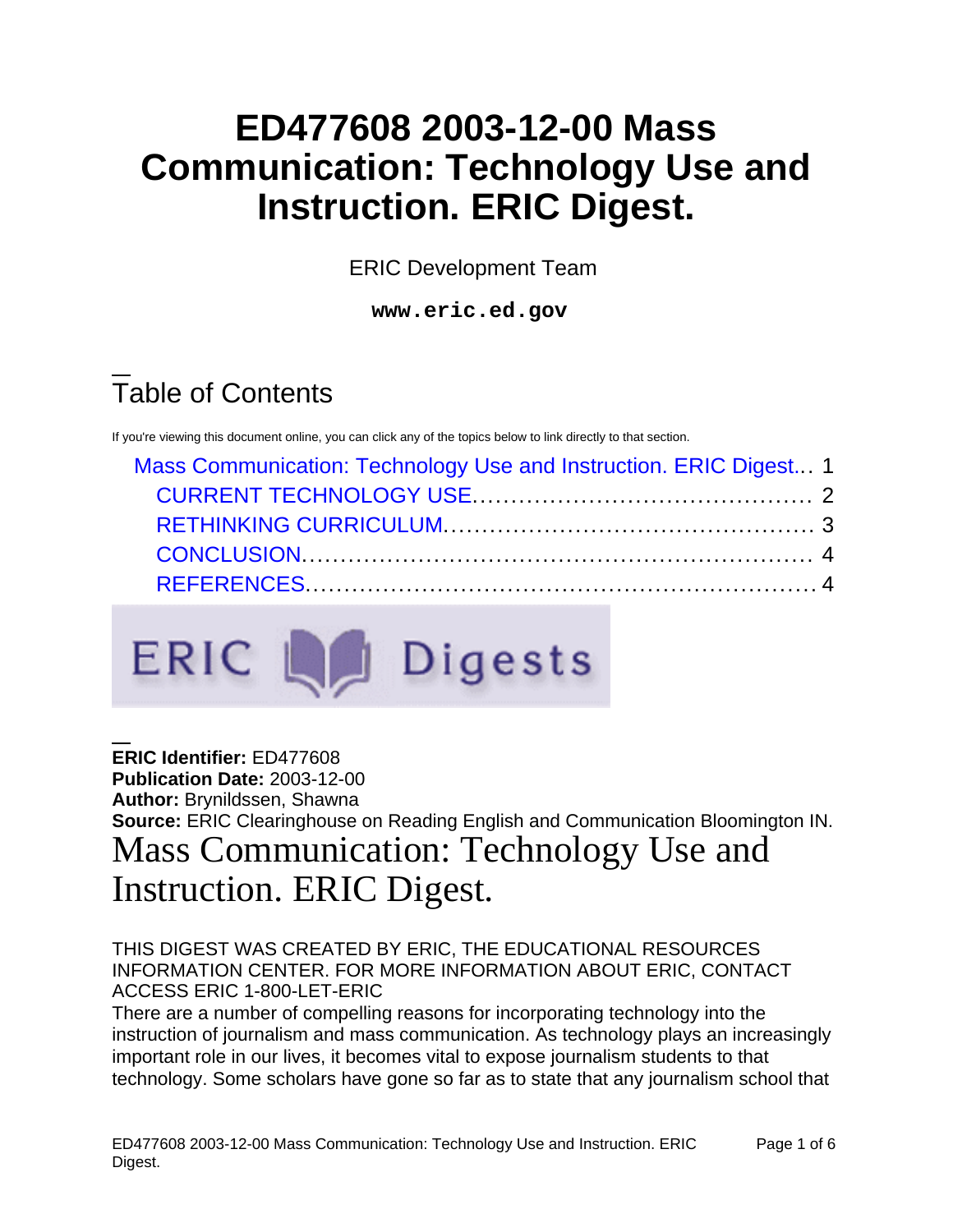does not assimilate new technology is ignoring the facts of the rapidly changing environment (Singer, Craig, Allen, Whitehouse, Dimitrova, & Sanders, 1996).

And indeed, new technology is heavily used throughout the journalism and mass communication industry (Bowen & Durbin, 2001). With newspapers across the country producing online versions, and television stations broadcasting programs using high-definition images, it seems irrational for journalism schools not to follow what practitioners are employing. In fact, according to some researchers, the very nature of journalism requires its educators to take a proactive approach to using technology in instruction. Sutherland (2001) posits that because it is the job of journalists to stay on the cutting edge, journalism schools should be "pioneers" in using the new technology.

There is another practical reason why journalism and mass communication educators want to use new technology: because it is cost effective (Huesca, 2000). However, it may cost more at the beginning when all the channels and equipments are not fully established.

## <span id="page-1-0"></span>CURRENT TECHNOLOGY USE

To date, the uses of new technology in the teaching of journalism and mass communication education can be broken into four main categories: 1) class instruction, 2) online syllabi/materials, 3) distance learning/online courses, and 4) technological literacy (knowledge and skills of new media technologies) within the curriculum. ۰

1. "Class instruction". Computer-assisted and multimedia instruction are commonly used in American college and university classrooms (Hester, 1999). More and more classrooms are being designed-or retrofitted-with multimedia equipment that allows teachers to combine video, audio, and electronic text in their instruction. Computer-assisted and multimedia instruction is particularly beneficial for journalism and mass communication educators; it can contribute to student engagement and success in skill courses, such as news writing and copyediting. Students rated a computer writing program higher than a paper exercise, while teachers reported that students made great improvement in grammar by using computerized writing tools (Smith, 1990).

### ۰

2. "Online syllabi/materials". New technology allows teachers to create content and post course information online. Online syllabi are the most widely used teaching tool among college professors. In addition to course syllabi, teachers can put post-class notes, reading materials, assignments, class discussions, student works, tests, grades, and other items that are not easy for students to access in traditional syllabi. In view of this advantage, many universities are developing school-wide systems that offer a website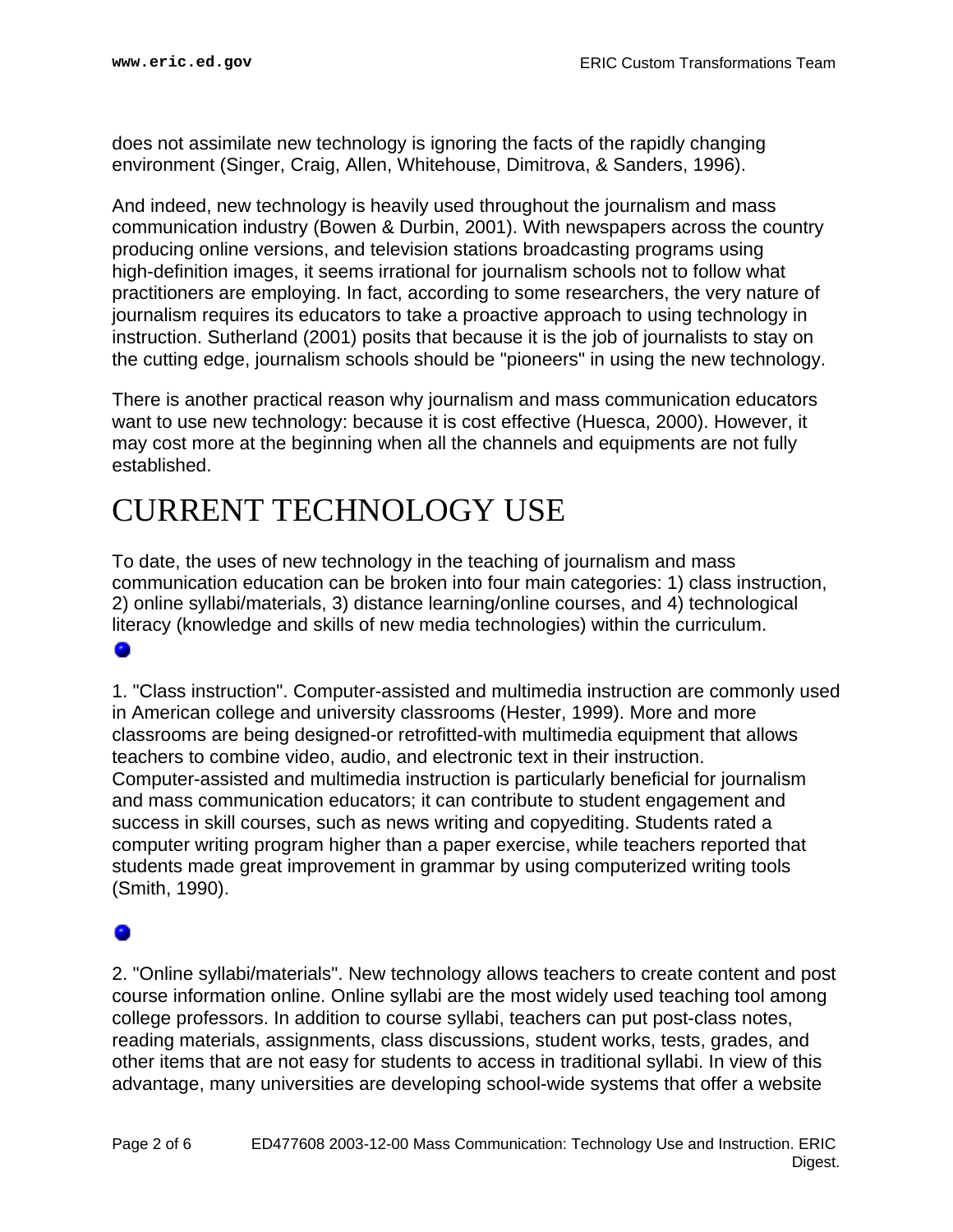for each course offered.

3. "Distance learning". The virtual classroom is not yet used to its full potential by journalism and mass communication schools. Although some schools offer online courses that allow students not to meet in class, many still require students to live near campus (Arant, 1996). Distance education is still in the trial process, largely because of instruction methods. The major hurdle is not the technology infrastructure, but having effective instruction without a classroom setting (Arant, 1996).

### ۰

4. "Technological literacy". Panici (1998) describes technological literacy as "understanding both the why and how of new media communication tools." This goes beyond pure technological skills, which are relatively easy to obtain, to encompass critical thinking skills and key issues surrounding the new technology-issues such as privacy, intellectual property, and assessing source reliability. Pavlik (2003) notes that there is

"...something much deeper and more important that our students need to learn in the context of new media, something that goes well beyond the qualities of craft and skill. They need to learn about the ways digital technologies are quietly-and not-so-quietly-transforming the world." (p. 314)

## <span id="page-2-0"></span>RETHINKING CURRICULUM

Initially, many journalism and mass communication educators attempted to incorporate the teaching of technological literacy into existing curricula (Gunaratne & Lee, 1996). However, it is difficult to cover all issues relating to the new technology in existing courses. Consequently, in the 1990s, the curricula of journalism and mass communication schools began to undergo a transformation, which has only accelerated. A growing number of schools began to offer new programs and courses that dealt directly with new media, such as online journalism and computer-assisted reporting. Some schools took a more basic approach, restructuring their existing courses and degree programs.

Although some schools initially treated online mass communication as a separate track in their undergraduate curriculum (Dennis, Meyer, Shyam, Pryor, Roger, Chen, et al., 2003), most experts argue against this segregation of "new" and "traditional" technology. In fact, according to Nicholson (2001), some of the more advanced journalism schools are not only teaching online and traditional journalism in the same major-they are actually redesigning their curriculum to merge content that has historically been taught in separate courses. For example, the School of Journalism and Mass Communication at the University of Kansas recently combined six undergraduate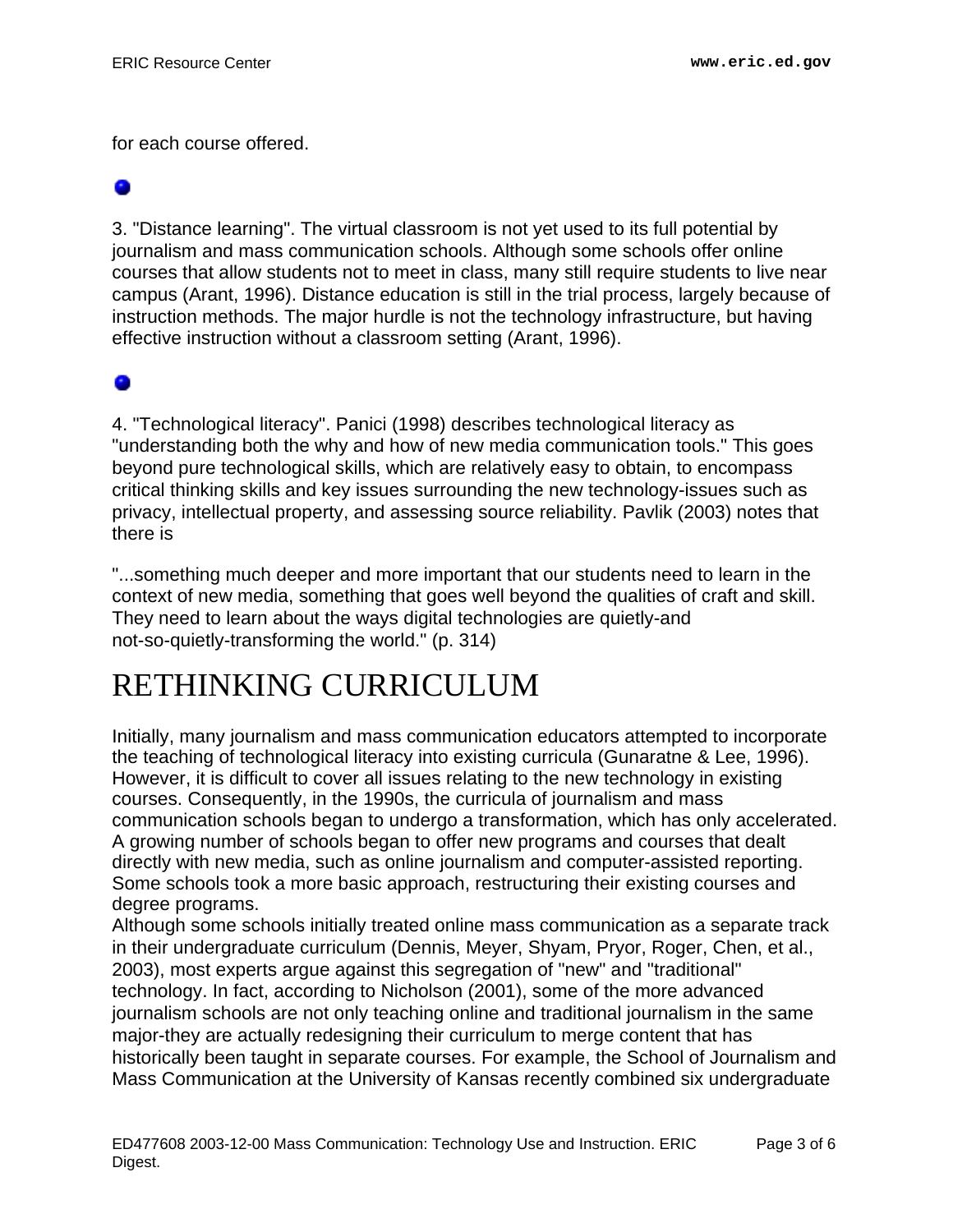tracks into two: 1) news/information (news, editorial, broadcast, and magazine journalism) and 2) strategic communication (management, marketing, advertising, and PR). Similarly, Emerson College in Boston now has its broadcast and print journalism student taking the same introductory courses and capstone courses. The goal of these mergers is to broaden the skill base of journalism graduate and better prepare them for the new, multimedia nature of mass communication.

A second trend in curriculum change is toward practical, hands-on training. Numerous schools are developing multimedia labs, online magazines, and digital newsrooms-all of which expose students to technologies, practices, environments that mimic those they will encounter in their professional lives (Nicholson, 2001). Pryor (2003) emphasizes the importance of this kind of technical, nuts-and-bolts training, noting that the publishing of electronic content is inextricably linked to its creation.

As journalism educators rethink curriculum, a number of them are reaching out to other disciplines. According to Smith (1990), as professors have seen the need of acquiring new knowledge and techniques of new media themselves, administrators have responded by hiring new faculty from computer or information science departments. Pryor (2003) argues that this sort of interdisciplinary approach is critical to the future success of journalism education: "On campus, journalism educators will have to make room for new disciplines and build bridges to schools of engineering, design, cinema-TV, business, philosophy, linguistics, psychology, and elsewhere."

## <span id="page-3-0"></span>**CONCLUSION**

The general ideas driving technology use in journalism schools seem to be ones of incorporation and inclusion-across content, majors, and disciplines. By broadening their categories and integrating the new with the traditional, educators better prepare journalism students for both a workplace and a world that are being reshaped by technology.

## <span id="page-3-1"></span>REFERENCES

Arant, M. D., Jr. (1996, August). "Going online to teach journalism and mass communication". Paper presented at the Annual Meeting of the Association for Education in Journalism and Mass Communication, Anaheim, CA. [ED 399 596] Bowen, C. & Durbin, T. (2001). Convergence: Bringing together new and old technologies. "Communication: Journalism Education Today", 34(4), 3-8. [EJ 624 609]

Dennis, E. E., Meyer, P., Shyam, S., Pryor, L., Roger, E. M., Chen, H. L., et al. (2003). Symposium: Learning reconsidered: Education in the digital age. "Journalism and Mass Communication Educator", 57(4), 292-317. [EJ 665 910]

Gunaratne, S. A. & Lee, B. S. (1996). Integration of internet resources into curriculum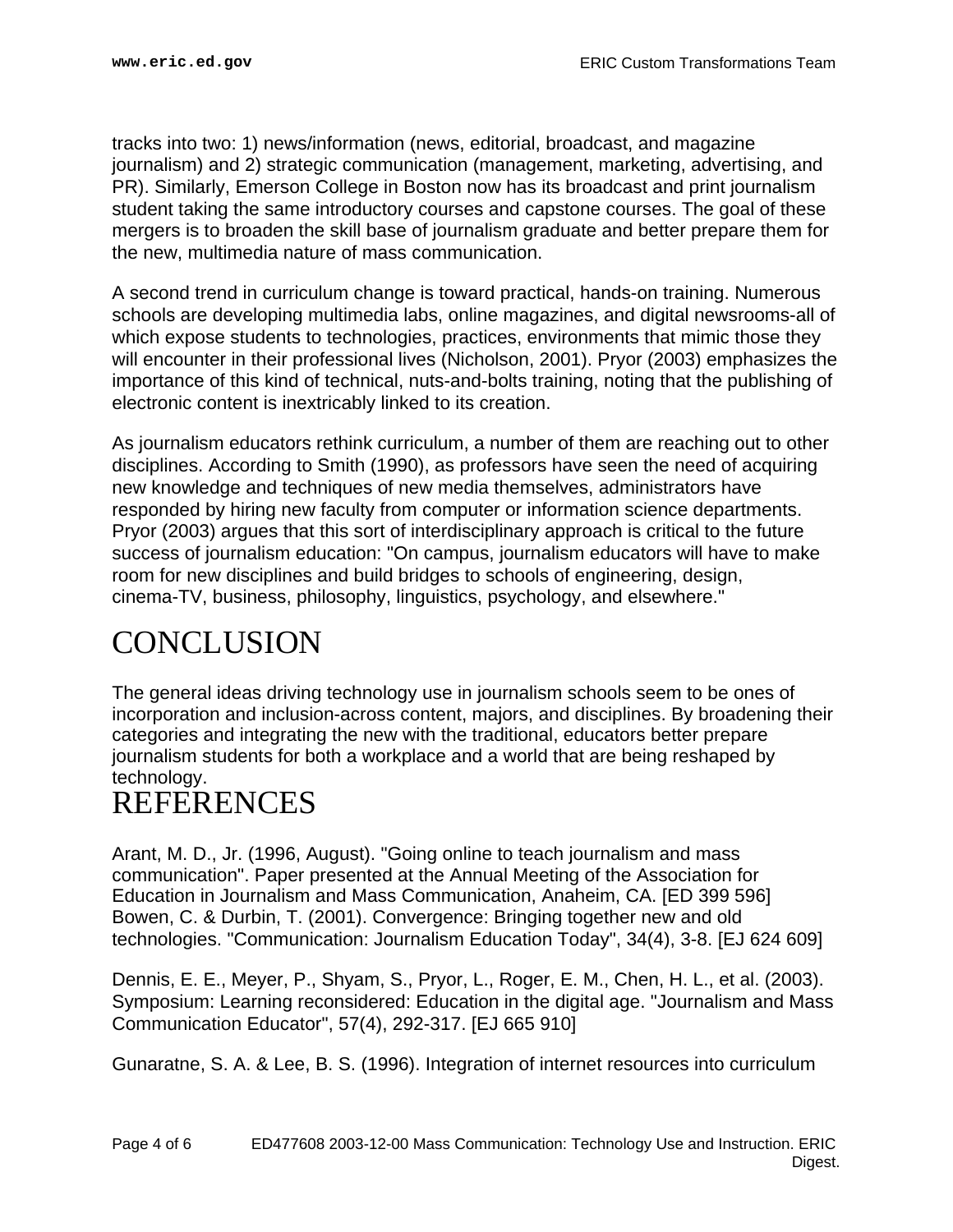and instruction. "Journalism and Mass Communication Educator", 51(2), 25-35. [EJ 532 092]

Hester, J. (1999). Using a Web-based interactive test as a learning tool. "Journalism and Mass Communication Educator", 54(1), 35-41. [EJ 585 492]

Huesca, R. (2000). Reinventing journalism curricula for the electronic environment. "Journalism and Mass Communication Educator", 55(2), 4-15. [EJ 611 096]

Nicholson, J. (2001). Curricula go high-tech: Schools adapt their programs to address technological changes. "Quill", 89(6), 14.

Panici, D. A. (1998). New media and the introductory mass communication course. "Journalism and Mass Communication Educator", 53(1), 52-63. [EJ 569 997]

Pavlik, J. (2003). Opportunities and challenges. In E. E. Dennis, P. Meyer, S. Shyam, L. Pryor, E. M. Roger, H. L. Chen, et al. Symposium: Learning reconsidered: Education in the digital age. "Journalism and Mass Communication Educator", 57(4), 314. [EJ 665 910]

Pryor, L. (2003). Online journalism and the threat of two Cultures. In E. E. Dennis, P. Meyer, S. Shyam, L. Pryor, E. M. Roger, H. L. Chen, et al. Symposium: Learning reconsidered: Education in the digital age. "Journalism and Mass Communication Educator", 57(4), 306. [EJ 665 910]

Singer, J. B., Craig, D., Allen, C. W., Whitehouse, V., Dimitrova, A., & Sanders, K. P. (1996). Attitudes of professors and students about new media technology. "Journalism and Mass Communication Educator", 51(2), 36-45. [EJ 532 093]

Smith, W. E. (1990). News writing students prefer computer simulations. "Journalism Educator", 45(2), 38-44. [EJ 413 039]

Sutherland, P. J. (2001). Innovativeness and perceptions of faculty innovation champions on the diffusion of World Wide Web course features. "Proceedings of the Annual Meeting of the Association for Education in Journalism and Mass Communication", 84, 1-53. [ED 459 492]

-----

Digest #182 EDO-CS-03-03 was published in December 2003 by the ERIC Clearinghouse on Reading, English & Communication, 2805 E 10th St. Bloomington, IN 47408. ERIC Digests are in the public domain and may be freely reproduced.

This project is funded in part with Federal funds from the US Dept. of Education (contract number ED-99-CO-0028). The content does not necessarily reflect the views